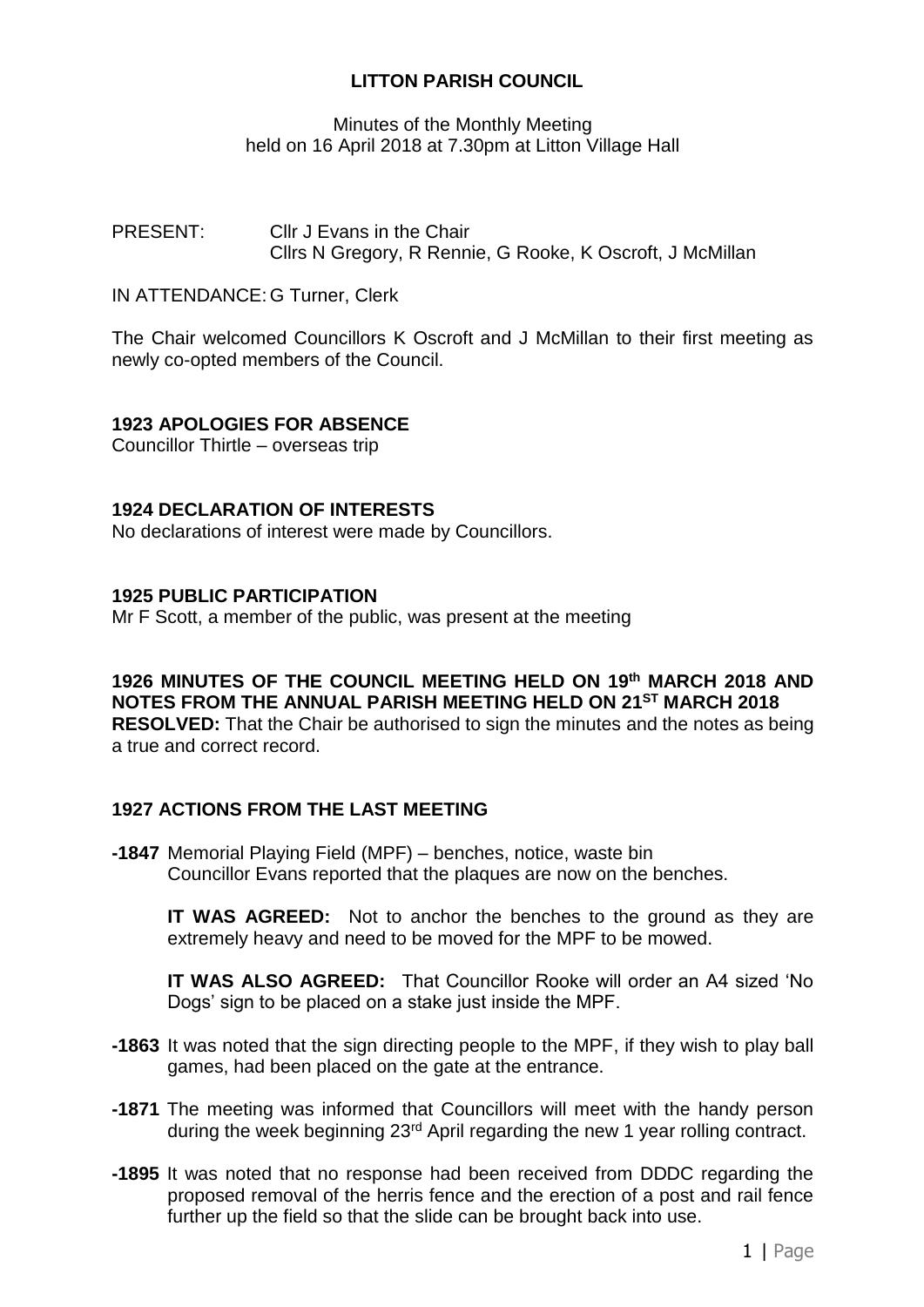**IT WAS AGREED:** That the Council should write to the Chief Executive of DDDC requesting a reply to the Council's letters about the herris fencing.

- **-1897** It was noted that the paperwork relating to the land exchange at the playground and details of the council's solicitor had been handed to Neil and Kerry Burrows. The council is now waiting for Neil & Kerry to appoint a solicitor.
- **-1906** Councillor Gregory reported that he had again received favourable feedback from residents following the completion of Phase 2 of the tree maintenance programme.

Mr F Scott stated that some residents were disgruntled over the fact that the wood from the trees cut down was not evenly distributed. He also said that the Friends of Litton thought the Council were going to sell the wood to defray the overall cost to the Parish.

The Chair explained to the meeting that the Council had considered various options regarding the removal of the wood and had discussed the pros and cons of these at the public meeting on trees. This included the sale of the wood organised either by the Council or the Friends of Litton as well as the option of allowing people to help themselves or have it removed by the contractor. The final decision to allow residents to take what they wanted was based largely on the logistical problems envisaged with organising the sale of the timber.

 It was noted that the price for the contract would not have been reduced had the contractors taken the wood themselves and neither had the Council envisaged a scramble for the wood.

The Chair conveyed the Council's thanks to Councillor Gregory for all the work he has done on the tree maintenance programme over the last 12 months.

**IT WAS AGREED:** That the Council will control the disposal of the wood from future maintenance work.

**-1907** It was reported that James Warriner had been engaged to clear the remaining boundary at the cemetery.

It was also noted that due to the nesting season the removal of the overgrown berberis at the entrance to the cemetery may need to be postponed.

**-1922** It was noted that for a sum of £50 it is possible for the Litton Christmas tree to be delivered at the end of November and the Litton Mill and Cressbrook trees to be delivered at the beginning of December.

 **IT WAS AGREED:** That the Christmas Fair organisers should be asked to contribute to the cost of an early delivery to Litton

## **1928 REGISTRATION OF COUNCIL LAND**

A report and maps were circulated to the meeting regarding the production of Land Registry compliant maps for the registration of Council land not currently registered.

**RESOLVED:** That all the pieces of land should be recorded at the Land Registry on one registration and that the surveyor should therefore be instructed to produce a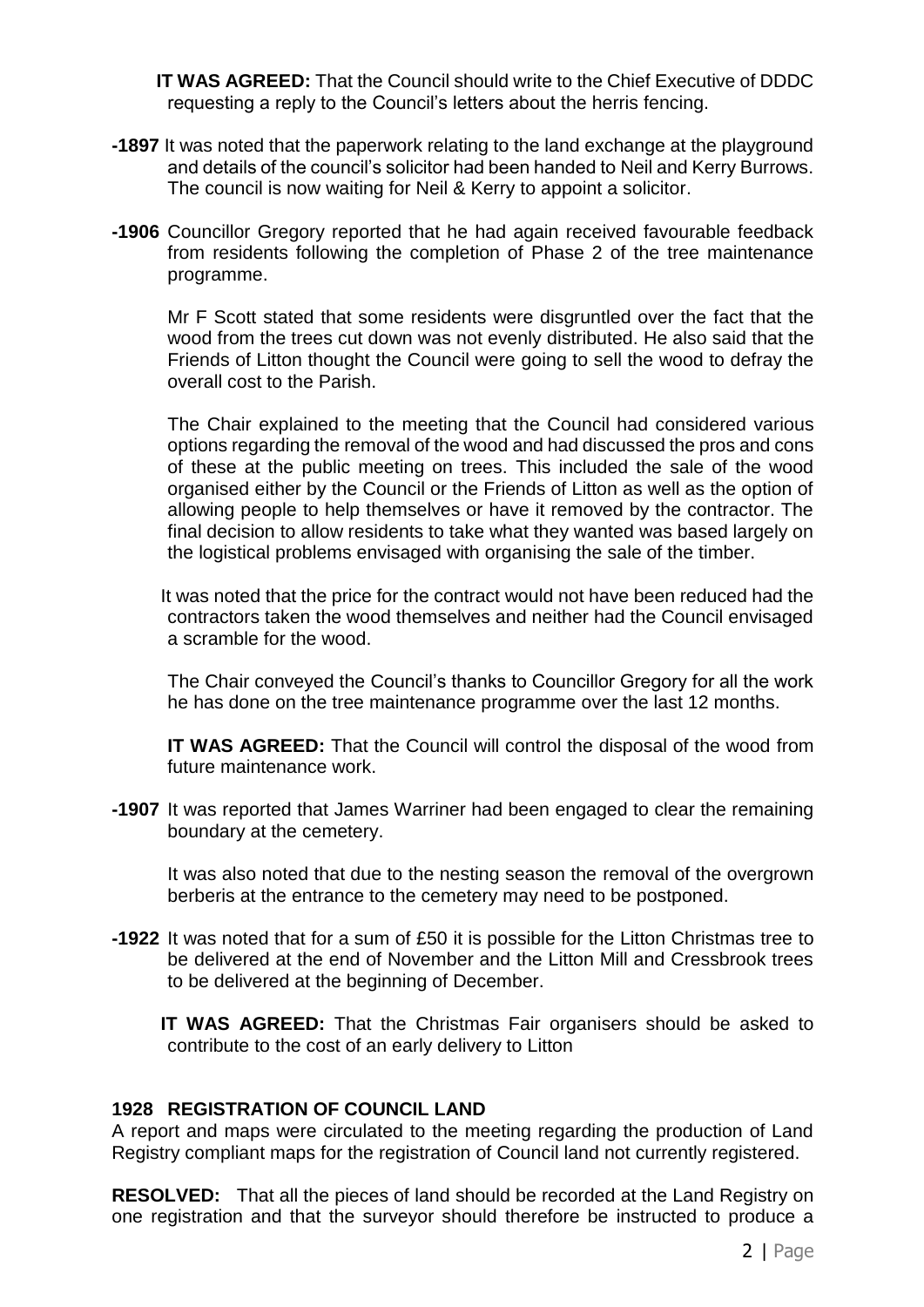single Land Registry compliant map showing all the pieces of land at a cost of £450.

# **1929 PARISH COUNCIL RECORDS**

A list of the Parish Council records was circulated to members.

**IT WAS RESOLVED:** That the Clerk send the timescale for the retention of records document to Councillors.

## **1930 CLERK'S REMUNERATION**

**RESOLVED:** That Councillors Gregory and McMillan will meet with the Clerk to discuss her work pattern after May.

## **1931 YEARLY EVENTS CALENDAR**

For the benefit of new Councillors an outline of the timeframes for the council's annual responsibilities and duties was circulated to members.

#### **1932 TABLE RENTS**

**IT WAS RESOLVED:** To increase the rents in respect of table and chairs situated on the village greens to £60 per table.

**IT WAS AGREED:** That the Council will make a grant of free use to the Village Shop in this regard, under S137.

**1933 DCC & PDNPA draft order to commence enforcement of parking charges** A draft order and maps were circulated to members.

**RESOLVED:** That although the Council supports the proposed enforcement of parking charges in the PDNPA car parks it would like to know how DCC and PDNPA intend to prevent cars from causing a hazard, by parking on the nearby roads in order to avoid the charges.

## **1934 PLANNING APPLICATIONS**

It was noted that a planning application NP/DDD/0318/0268 in respect of Lomas Cottage Litton Dale had been received.

**RESOLVED:** That this application be placed as an item for discussion on the May Agenda, to give the applicant and any representatives the opportunity to attend the meeting.

## **1935 REPAIRS TO CRESSBROOK VILLAGE GREEN WALL**

An email and photographs were circulated to members.

**RESOLVED:** To investigate who is responsible for the repairs to the wall on Cressbrook village green.